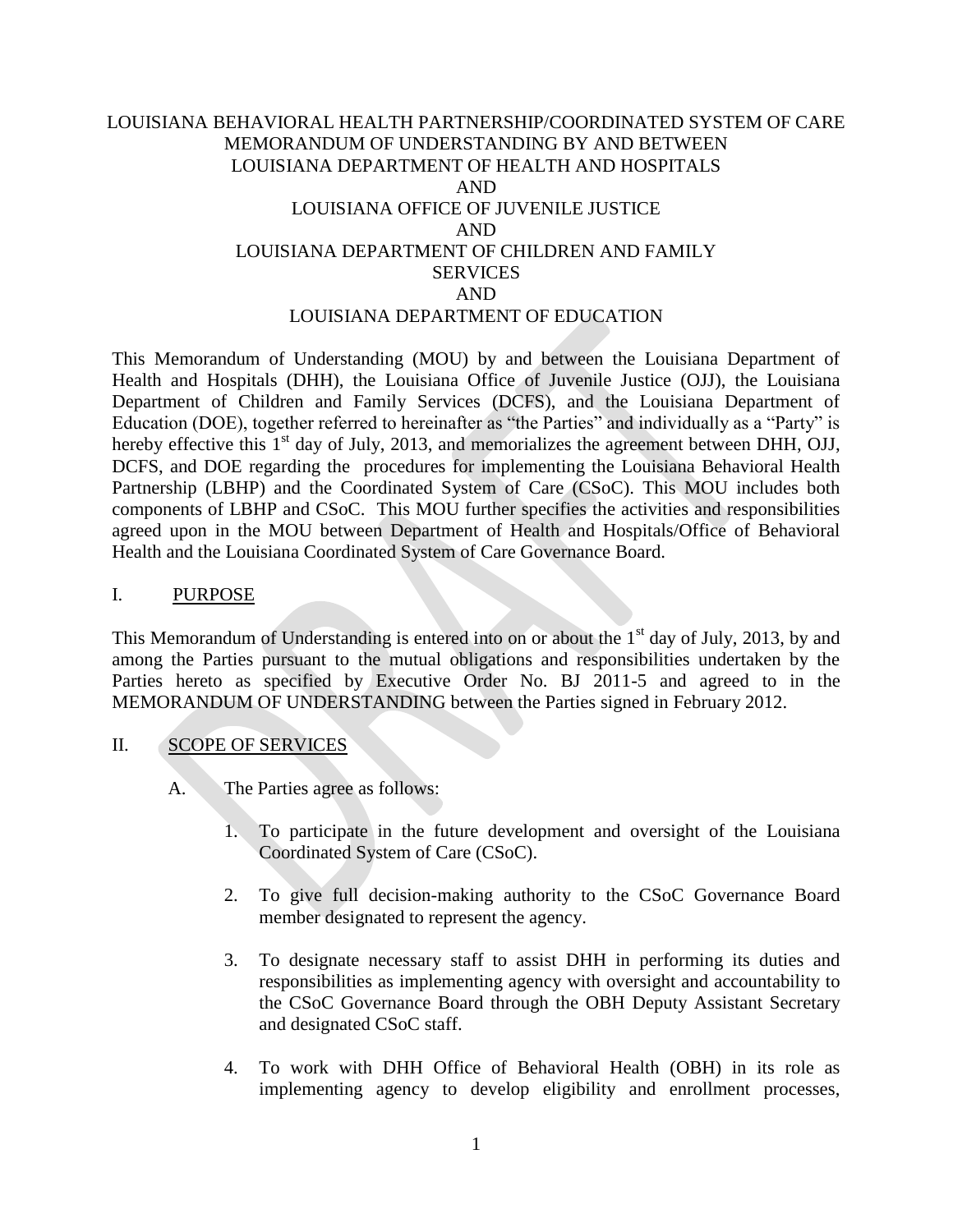reimbursement processes, data collection and quality monitoring processes and all other processes and procedures required to implement the CSoC/LBHP.

- 5. To execute contracts with the Statewide Management Organization (SMO), for non-Medicaid children who are eligible for the CSoC/LBHP. The individual contract will specify the referral and payment procedures for each agency.
- 6. To support the plans of the Parties for CSoC implementation of comprehensive, community-based services and supports and placement in the least restrictive appropriate placement available for this population.
- 7. To support the regional wraparound agencies by ensuring the appropriate participation of Department staff in the local Child and Family teams, which is a planning process used for CSoC enrollees.
- 8. To facilitate monitoring of the performance of regional wraparound agencies and their facilitation of Child and Family teams, through the designated CSoC staff.
- 9. To support the participation of Department staff and providers in cross departmental training activities across disciplines for the purpose of educating agency staff, providers and stakeholders on CSoC philosophy, values, services and policies as related to specific departmental CSoC requirements.
- 10. To ensure availability and transfer of funds from each Party that includes amount to be contributed by each Party, as set forth herein, and a process for utilization of those funds.
- 11. To participate in the development and implementation of a process that ensures funds contributed by DHH, OJJ, DCFS, and DOE are used for the operation of the CSoC related activities.
- 12. To participate in the development and implementation of a process for oversight of all state funds that may be contributed by each Party and additional funds subject to specific appropriation by the Legislature.
- 13. To confirm any financial and/or in-kind contributions by the Parties.
- 14. For funds appropriated to Bureau of Health Services Financing (BHSF) for Medicaid-covered services and administrative functions, Medicaid will assure funds are provided as set forth herein to support CSoC/LBHP services through the SMO to provide administrative services and payment of claims to CSoC/LBHP Medicaid eligible clients.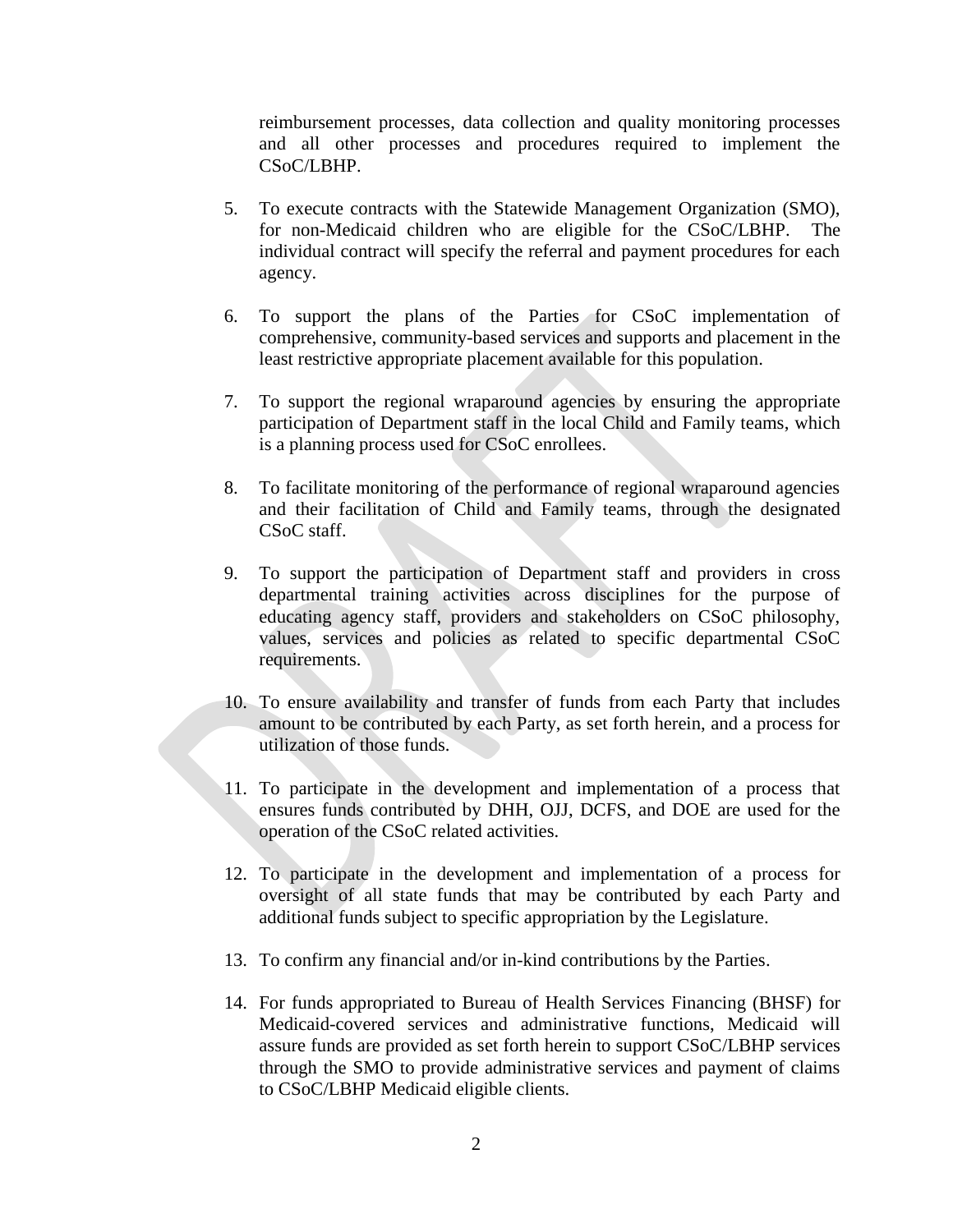- 15. To assure that all parties shall comply with any and all applicable laws, statutes, rules, regulations, policies, procedures, and directives of the United States, and the State of Louisiana, including, but not limited to: the Americans with Disabilities Act, the Rehabilitation Act, the Medicaid statute, and any other requirements that may affect the performance of the obligations under this Agreement. All Parties further agree that they will not unlawfully discriminate against any employee, subcontractor, consultant, or any other person in the performance of this agreement because of race, creed, color, sex, age, national origin, or disability.
- B. The Department of Health and Hospitals (DHH) agrees:
	- 1. To participate in any coordination and oversight of program(s) so as to assure compliance with all CSoC/LBHP related state plan, waiver, and other specified requirements, including those specified in the Centers for Medicare and Medicaid Solutions (CMS)-approved Quality Management Strategy document.
	- 2. To commit resources needed for successful implementation within the context of its responsibilities as outlined in the Quality Management Strategy (QMS), CSoC 1915 (c), CSoC 1915 (b) waivers, the Executive Order BJ 2011-5 and the MOU between DHH and the Parties.
	- 3. To provide resources as appropriate to fulfill responsibilities related to the QMS, Intra-Departmental Monitoring Team (IMT) functions, and other agreed upon analysis, of topics such as finance, policy, operating agency oversight, CMS interaction, and staff.
	- 4. To receive and process licensure requests from providers and make information available to SMO according to established/approved timeframes.
	- 5. In regard to the coordination of a transfer of funds between the state agencies, DHH agrees to coordinate with the other Departments in developing a methodology to effect transfer of funds.
	- 6. To amend the licensing regulations for the therapeutic group homes to require that the fingerprint based criminal background checks conducted on employees and volunteers of those facilities include both a state and federal criminal background check. DHH further agrees that the DHH licensing section will require that documentation of the state and federal criminal background checks will be contained on the Title IV-E funding survey developed by DHH and DCFS. DHH agrees to maintain the Title IV-E funding survey form in the individual provider's licensing file in DHH's licensing section, and make it readily available for auditing purposes.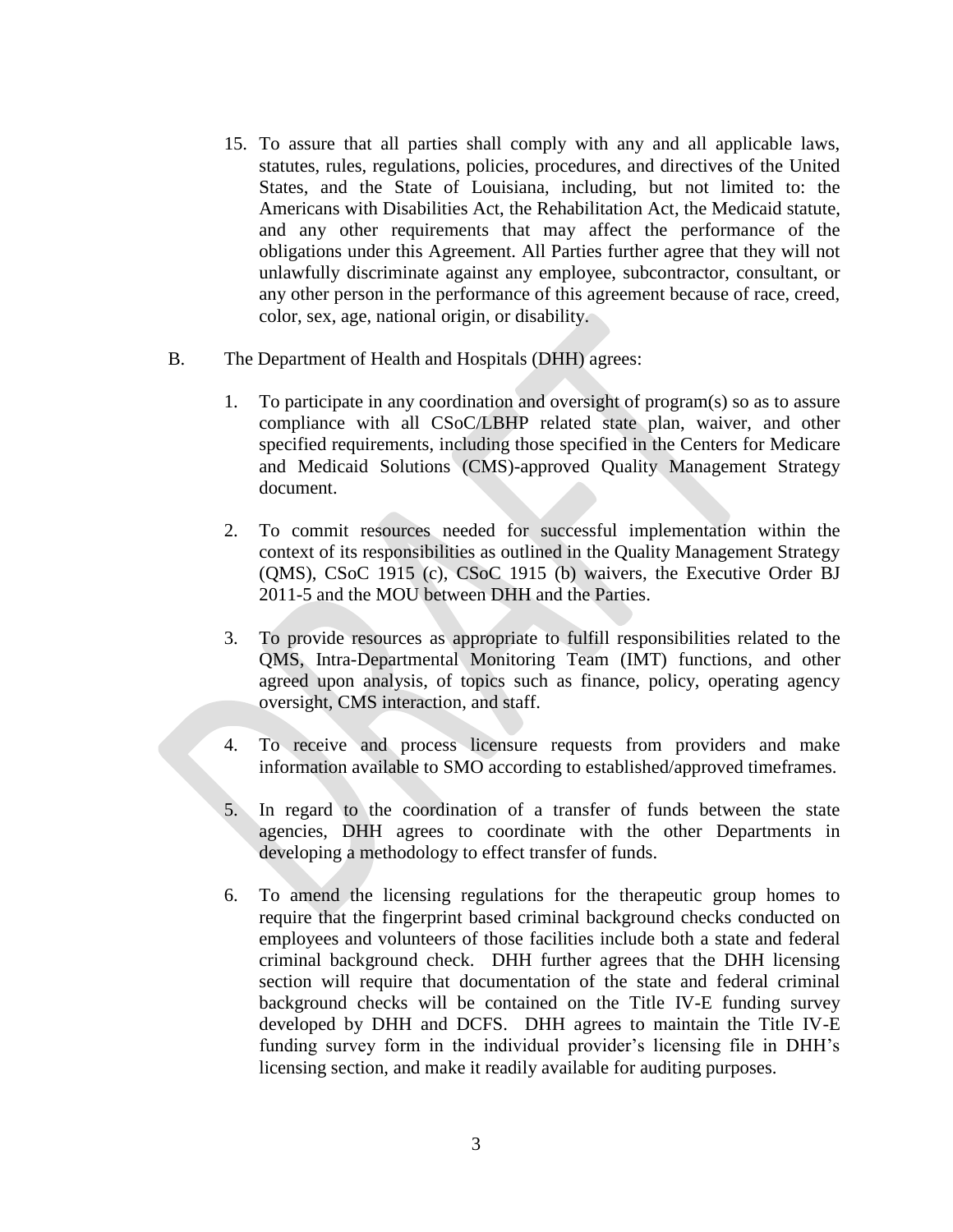- C. The BHSF (Medicaid) agrees:
	- 1. To participate in Intra-Departmental Monitoring Team (IMT) and in a scheduled rotation of reporting quality activities which focus on critical, high-impact issues to determine compliance in meeting established Quality Management Strategy (QMS) goals.
	- 2. To participate in quarterly meetings of OBH and SMO quality management staff to work on operational details to ensure quality activities are consistent with State QMS, contract requirements and other quality activities as agreed upon.
	- 3. To be responsible for determining Medicaid eligibility for applicants in a timely manner in accordance with state and federal guidelines, and providing the SMO with a file identifying Medicaid enrollees.
	- 4. To reimburse, through designated SMO or fiscal intermediary, SMOcontracted or Medicaid enrolled providers for timely and properly submitted claims for payment of approved Medicaid covered services provided to eligible Medicaid enrollees.
	- 5. To provide needed resources to fulfill responsibilities associated with data collection during the Medicaid eligibility application processes, including communication with SMO related to client enrollment/disenrollment information as specified in the QMS.
	- 6. To submit Medicaid eligibility data to SMO according to accepted time frames.
	- 7. To have Medicaid Management Information System (MMIS) pay DOE Local Education Agency (LEA) claims according to established/approved timeframes for which LEAs certify expenditures.
	- 8. To represent DHH in all CMS communications and correspondence regarding all state plan and waiver issues.
	- 9. To develop and implement statewide rate methodologies for both Medicaid State Plan and waiver services.
	- 10. To provide oversight and assistance in the development of CSoC Medicaidrelated rules, policies and procedures governing state plan and waiver programs.
	- 11. To develop and implement an MOU between OBH and BHSF for purposes of administration and implementation of CSoC/LBHP.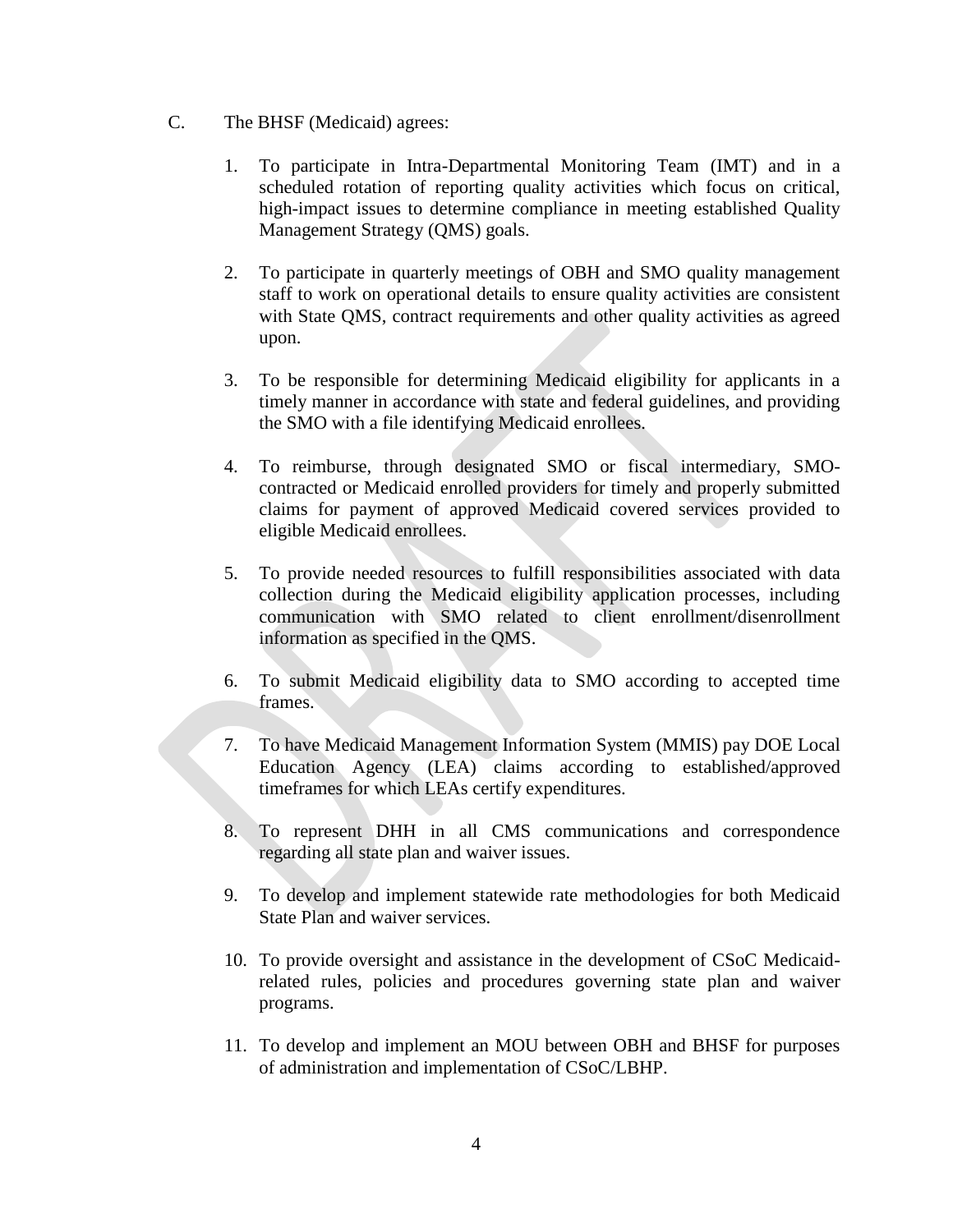- 12. To assure that BHSF will supply the equivalent of two full time staff necessary for the designated DHH CSoC Project Management Team.
- 13. Medicaid's dedicated FY 13-14 appropriation for CSoC/LBHP in Medical Vendor Payments (MVP) for service delivery and Medical Vendor Administration (MVA) for administration of the SMO is as follows:

|                                  | <b>State</b>  | Federal       | <b>IAT</b>   | Total         |
|----------------------------------|---------------|---------------|--------------|---------------|
| Medical Vendor<br>Payments       | \$111,265,682 | \$255,468,796 | \$16,196,213 | \$382,930,691 |
| Medical Vendor<br>Administration | \$10,373,139  | \$26,049,512  | \$13,714,537 | \$50,137,188  |
|                                  |               |               |              |               |
| Totals                           | \$121,638,821 | \$281,518,308 | \$29,910,750 | \$433,067,879 |

- D. The Office of Behavioral Health (OBH) agrees:
	- 1. To designate the equivalent of one full time employee to serve in the role of CSoC Director and oversee all activities of the DHH CSoC Project Management Team.
	- 2. To function as the designated lead for the LBHP and as contract supervisor and monitor for the SMO.
	- 3. To provide oversight of the CSoC/LBHP, QMS, and IMT.
	- 4. To have policies, procedures, techniques, monitoring plans, and mechanisms to ensure actions are taken to implement the CSoC as approved by Governance Board and in strict compliance with CMS-approved state plans and waivers, including the completion and submission of minutes for all regular meetings of the IMT and related quality management and oversight committees.
	- 5. To work with SMO to develop SMO reporting requirements to IMT.
	- 6. To work with others from DHH, SMO and other governmental agencies, as need arises for the purpose of communication and support of stakeholders advisory groups.
	- 7. To develop and implement QMS, then integrate with OBH Quality Management, SMO Quality Advisory Committee (QAC) and waiver quality strategies.
	- 8. To provide necessary resources as appropriated to fulfill responsibilities related to IMT.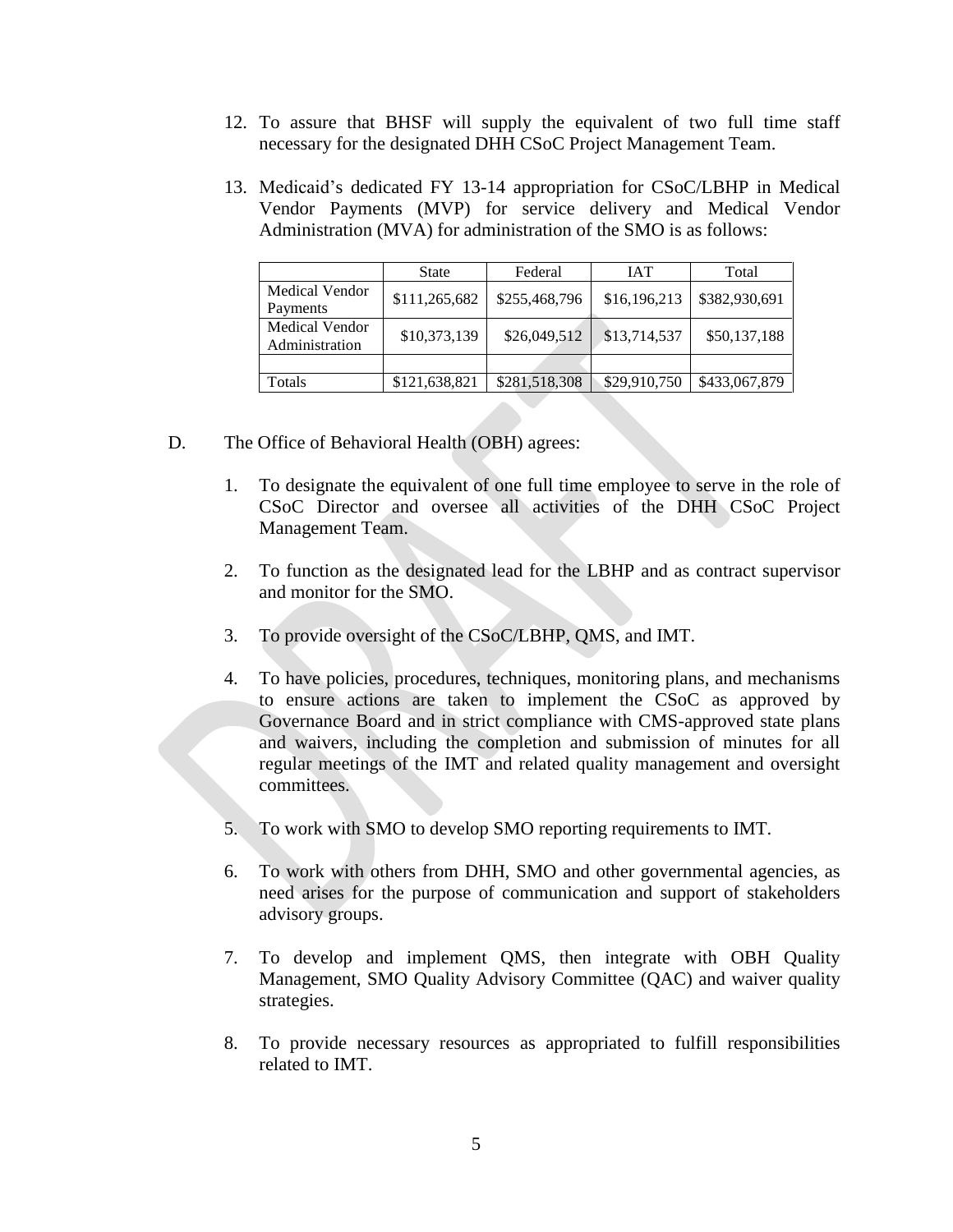- 9. To work with SMO's Quality Advisory Committee, including qualified network providers and other agencies to approve practice guidelines for SMO adoption and implementation.
- 10. To review any/all forwarded reports on grievances/appeals, including any adverse decisions, from SMO and to submit recommendations regarding merits or suggested resolution of any grievance/appeal, and to conduct random reviews as indicated to ensure that CSoC/LBHP enrollees are receiving notices in a timely manner.
- 11. To contract with an External Quality Review Organization (EQRO) as stipulated in QMS document to evaluate the SMO's compliance with quality assurance standards outlined in the non-risk contract.
- 12. To work with EQRO as stipulated in 1915(c) waiver and QMS, including participation in annual on-site reviews of overall SMO operations.
- 13. To contract for an annual Independent Assessment once during each of the first two-year 1915(b) waiver period, consisting of both a desktop review and on-site visit, as stipulated in QMS document and 1915(c) waiver.
- 14. To fulfill Workforce Development and Training Responsibilities, as detailed in 1915(c) provider certification plan.
- 15. To assure that OBH will supply up to 6 (six) full time equivalency staff necessary for CSoC/LBHP project management activities.
- 16. To transfer funds to Medical Vendor Payments (MVP) and Medical Vendor Administration (MVA) in the amounts indicated below for SFY 14:

|                       | <b>State</b> | Federal   | <b>IAT</b> | Total |
|-----------------------|--------------|-----------|------------|-------|
| <b>Medical Vendor</b> | <b>NA</b>    | NA        | <b>NA</b>  | NA    |
| Payments              |              |           |            |       |
| <b>Medical Vendor</b> | NA           | <b>NA</b> | NA         | NA    |
| Administration        |              |           |            |       |
|                       |              |           |            |       |
| <b>Totals</b>         | VА           | NA        | NA         |       |

- E. The Office of Juvenile Justice (OJJ) agrees:
	- 1. To participate in IMT and in a scheduled rotation of reporting quality activities which focus on critical, high-impact issues to determine compliance in meeting established QMS goals.
	- 2. To participate in quarterly meetings of OBH and SMO quality management staff to work on operational details to ensure quality activities are consistent with State QMS and contract requirements.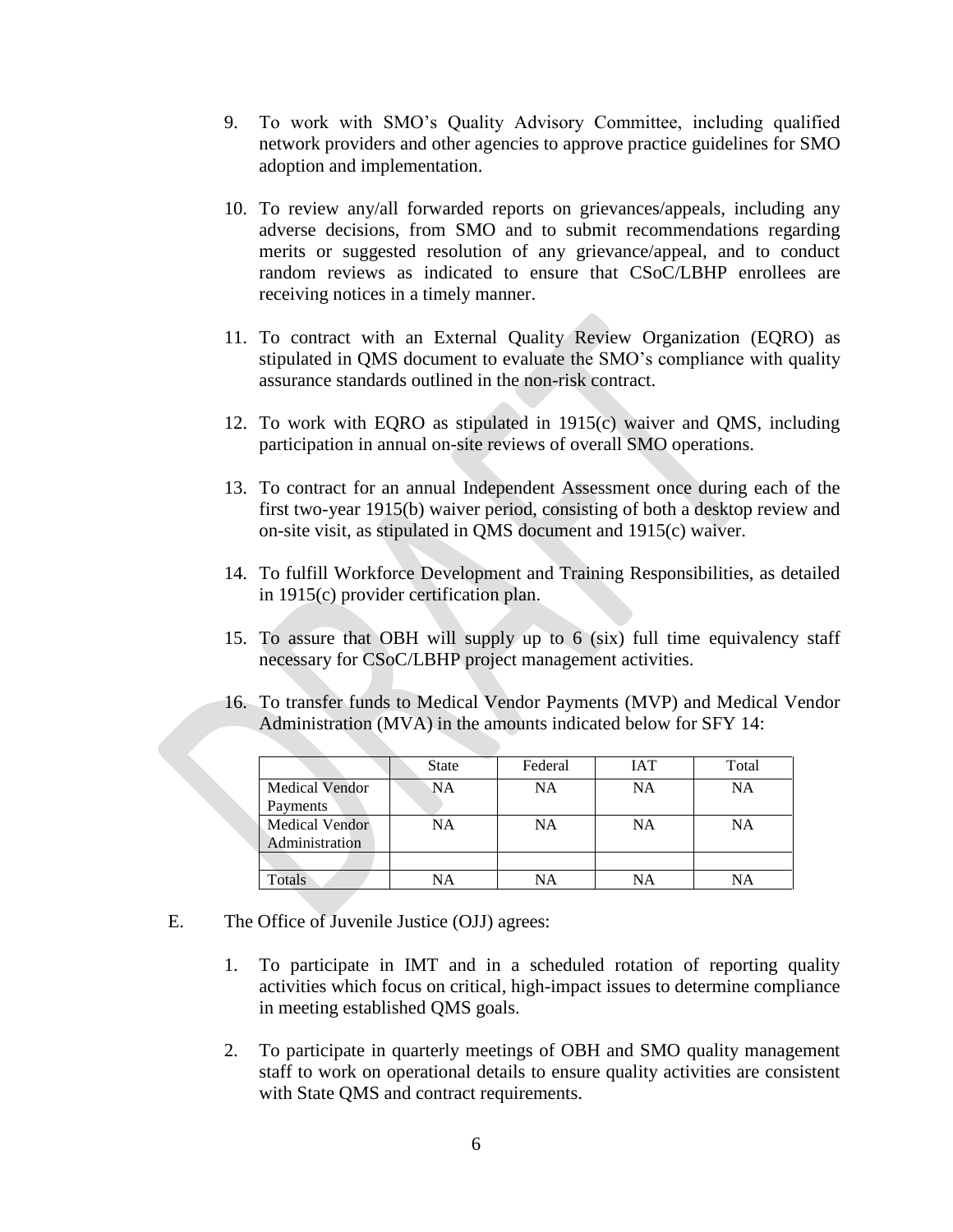- 3. To submit OJJ eligibility data on non-Medicaid eligible OJJ youth to SMO according to established/approved timeframes.
- 4. To process invoices from SMO and make payments to SMO according to OJJ's executed contract with the SMO for the non-Medicaid children and non-Medicaid eligible services to Medicaid eligible children.
- 5. To transfer funds to DHH in the amount indicated below for SFY 14 for1 (one) non-TO FTE including salaries and related benefits for staffing of the CSoC Project Management Team for a term of no less than two years and one day.

| l To Office of           |          |     |     |          |
|--------------------------|----------|-----|-----|----------|
|                          |          |     |     |          |
| <b>Behavioral Health</b> | \$95,338 | \$0 | \$0 | \$95,338 |
|                          |          |     |     |          |
|                          |          |     |     |          |

6. To transfer funds up to the amount reflected in HB 1and reflected below for SFY 14.

|                                     | State        | Federal | IAT | Total        |
|-------------------------------------|--------------|---------|-----|--------------|
| To Medical Vendor<br>Payments       | \$8,392,289  | \$0     | \$0 | \$8,392,289  |
| To Medical Vendor<br>Administration | \$6,309,442  | \$0     | \$0 | \$6,309,442  |
|                                     |              |         |     |              |
| Total                               | \$14,701,731 | \$0     | \$( | \$14,701,731 |

- F. The Department of Children and Family Services (DCFS) agrees:
	- 1. To participate in IMT and in a scheduled rotation of reporting quality activities which focus on critical, high-impact issues to determine compliance in meeting established QMS goals.
	- 2. To participate in quarterly meetings of OBH and SMO quality management staff to work on operational details to ensure quality activities are consistent with State OMS and contract requirements.
	- 3. To submit DCFS eligibility rosters to SMO according to established/ approved timeframes.
	- 4. To process invoices from SMO and make payments to SMO according to DCFS's executed contract with the SMO for the non-Medicaid children and non-Medicaid eligible services to Medicaid eligible children.
	- 5. To receive and process licensure requests from providers and make information available to SMO according to established/approved timeframes. DCFS will license residential providers that meet the requirements for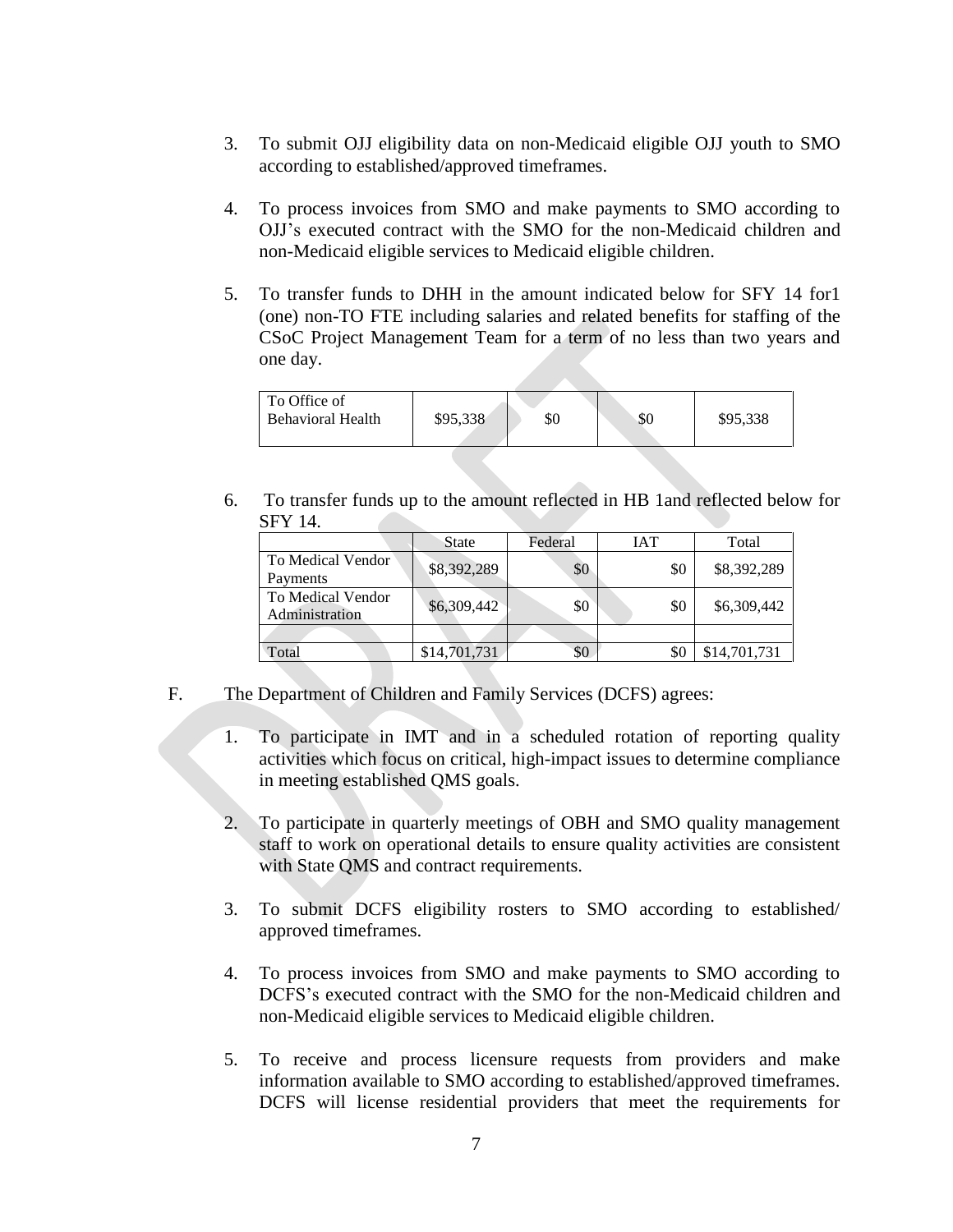licensure. DCFS licenses child care facilities that do not receive federal funds under Title XIX of the Social Security Act and day care centers and agencies (La. R.S. 36:477 (B)(1).

6. To transfer funds to DHH in the amount indicated below for 1 (one) non-TO FTE including salaries and related benefits for staffing of the CSoC Project Management Team

| To Office of<br><b>Behavioral Health</b> | \$212,319 | \$0 | \$0 | \$212,319 |
|------------------------------------------|-----------|-----|-----|-----------|
|------------------------------------------|-----------|-----|-----|-----------|

7. To transfer funds up to the amount reflected in HB 1and reflected below for SFY 14. The amounts indicated below represent the amounts to be transferred to DHH by DCFS during SFY 14 unless additional funds are appropriated to DCFS for these purposes.

|                                     | <b>State</b> | Federal | <b>IAT</b> | Total        |
|-------------------------------------|--------------|---------|------------|--------------|
| To Medical Vendor<br>Payment        | \$7,803,924  | \$0     | \$0        | \$7,803,924  |
| To Medical Vendor<br>Administration | \$5,490,499  | \$0     | \$0        | \$5,490,499  |
|                                     |              |         |            |              |
| Total                               | \$13,294,423 | \$0     |            | \$13,294,423 |

- 7. To receive, review, and maintain the criminal background checks to ensure that the requirements of La. R.S. 15:587.1 have been met.
- G. The Department of Education (DOE) agrees:
	- 1. To participate in IMT and in a scheduled rotation of reporting quality activities which focus on critical, high-impact issues to determine compliance in meeting established QMS goals.
	- 2. To participate in quarterly meetings of OBH and SMO quality management staff to work on operational details to ensure quality activities are consistent with State QMS and contract requirements.
	- 3. To send IEP data to SMO according to established/approved timeframes.
	- 4. To transfer funds to DHH in the amounts indicated below in SFY 14 to provide 1 (one) non-TO FTE including salaries and related benefits for staffing of the CSoC Project Management Team responsibilities.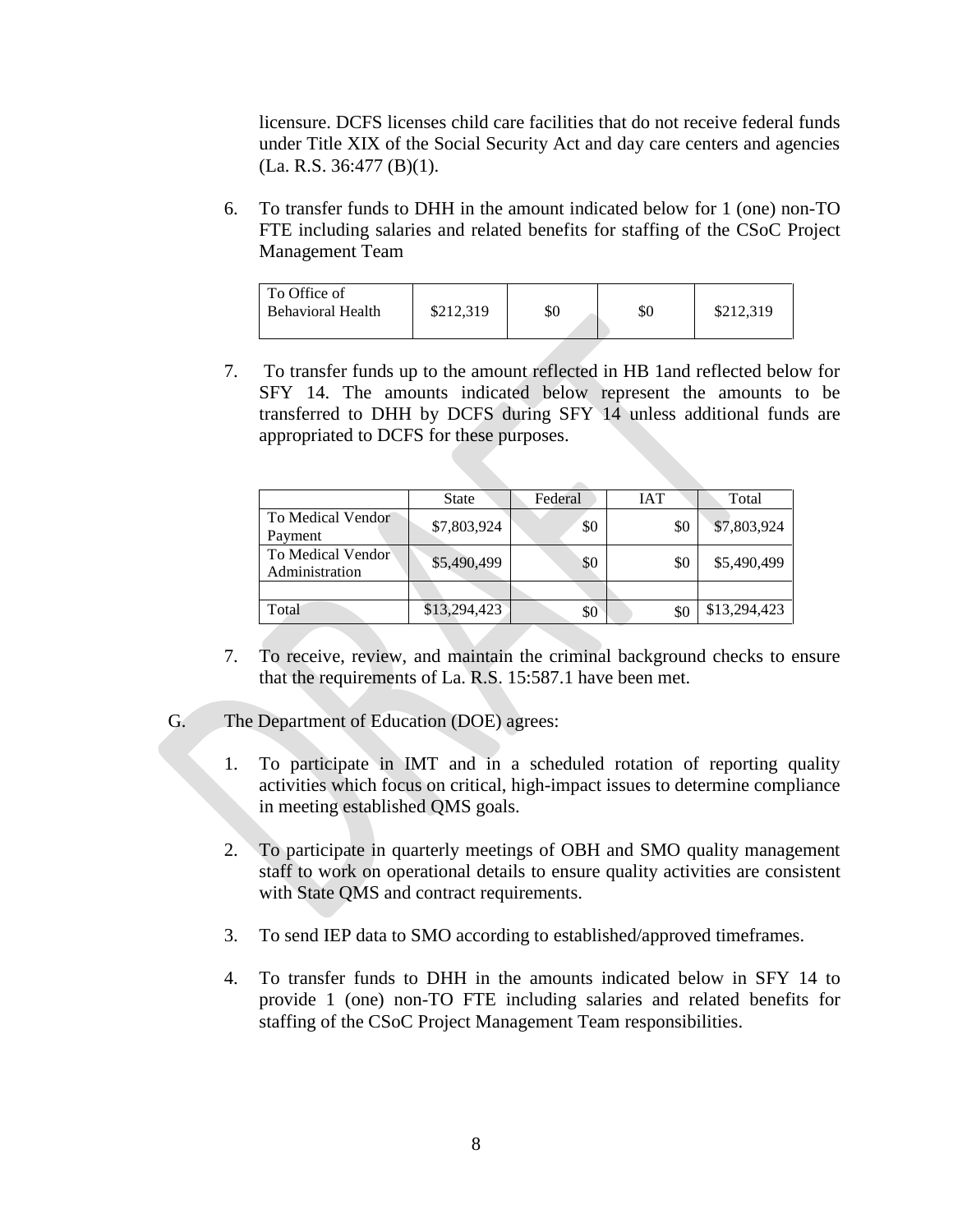| LDE Obligations                                       |           |  |           |  |
|-------------------------------------------------------|-----------|--|-----------|--|
| Federal/IDEA<br>Total                                 |           |  |           |  |
| To Office of<br>\$102,332<br><b>Behavioral Health</b> |           |  | \$102,332 |  |
|                                                       |           |  |           |  |
| Total                                                 | \$102,332 |  | \$102,332 |  |

5. The Local Education Agencies (LEAs) are not a party to this MOU but will be involved in the support provided through the certification of expenditures for Medicaid eligible children in the amount as specified in Appropriations Bill Act 13 and reflected below.

|                       | Federal      | <b>Local Funds</b> |  |
|-----------------------|--------------|--------------------|--|
| <b>Medical Vendor</b> | \$16,290,229 |                    |  |
| Payments -            |              |                    |  |
| Certified             |              |                    |  |

6. If a non-Medicaid child is referred to the SMO by any source including DOE, then a determination will be made about potential eligibility from other sources of funding. If the child isn't eligible then the family can self-pay or the child isn't eligible for services under the SMO. There is no assumption that DOE or school districts would pay.

## III. TERM

Unless specifically changed by means of a written amendment signed by authorized representatives of the Parties, this Agreement is effective July 1, 2013 through June 30, 2014. This annual agreement shall be renegotiated and finalized by no later than March  $31<sup>st</sup>$  of each calendar year.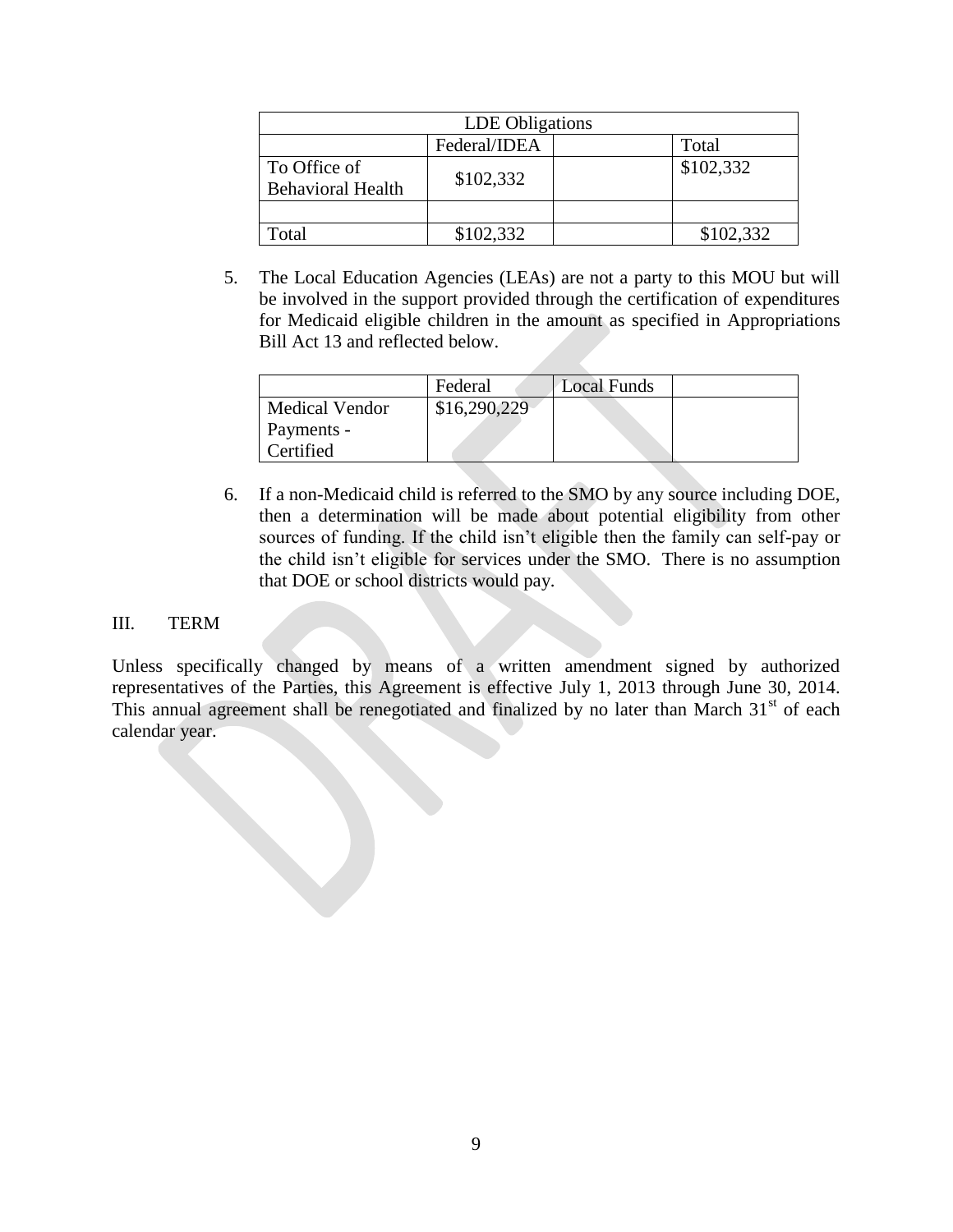# IV. TERMINATION

In order to terminate this agreement prior to June 30, 2014 all Parties must agree by means of a written document signed by all Parties hereto setting forth a specific termination date.

## V. ENTIRE AGREEMENT

This Agreement constitutes the entire agreement between the Parties. No waiver, consent, modification, or change of terms of this agreement shall bind any party unless in writing and signed by all parties. Such waiver, consent, modification, or change, if made, shall be effective only in the specific instance and for the specific purpose given. Unless referenced within this agreement, there are no other understandings, agreements, or representations, oral or written, not specified herein regarding this Agreement. By the signatures given below of its authorized representatives, the Parties hereby acknowledge that this Agreement has been read, understood, and agree to be bound by its terms and conditions.